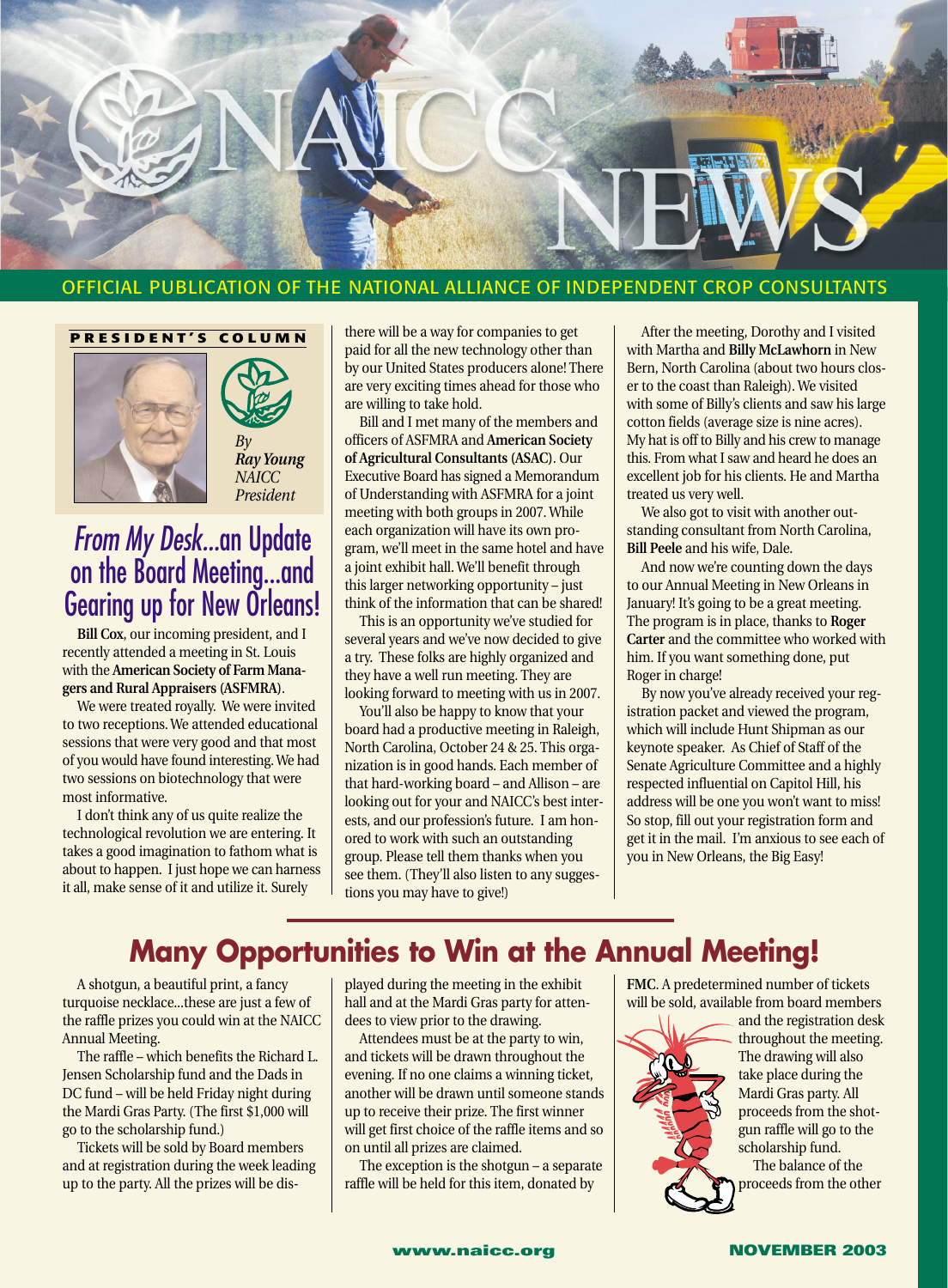auction items will go toward our efforts in Washington, DC, specifically to help defray the costs associated with our Dads in DC Crawfish Boil. Be sure to join the fun at the Mardi Gras Networking party, Friday night in New Orleans and participate in our own crawfish boil in honor of our original Dads in DC party.

## *Still Seeking Donations!*

NAICC is seeking additional prizes for the raffle – please let the NAICC HQ know if you have a prize you'd like to add to the drawing. A wide variety of raffle items will raise the interest level – and participation – in the raffle, and it will help us raise more money for two worthy activities: the scholarship fund and Dads in DC!

Many thanks to the Raffle Committee for their hard work getting this program together – Bill and Marcene Cox, Grady and Barbara Coburn and Bob and Barbara Glodt.

# **Generosity of Annual Meeting Sponsors Unprecedented!**

The level of support NAICC receives through its sponsors has always been one of the Alliance's biggest strengths. Without the time and resources of our valuable Sustaining Members and other partners, we simply would not be able to accomplish our mission.

And this year we're thrilled to say that interest in sponsorship has been absolutely overwhelming! In fact, more companies have expressed a desire to be involved at more generous levels than in previous years. (Some companies even contacted Headquarters and asked to be invoiced prior to receiving their invitations for sponsorship!)

We believe this is a tribute to the efforts we're making (with success!) to help ensure a more level ground for our consultants – and for American agriculture as a whole. And since we're expecting more than 450 attendees this year, it's obvious others are interested in being part of our success!

At this year's Annual Meeting, please take the time to thank each of the sponsors below for their year-long dedication to our profession. You'll also find sponsors' names listed on the Annual Meeting program and on ribbons and signs around sponsored activities throughout the meeting.

**Bayer CropScience** – Bayer CropScience is once again sponsoring our New Member Recruitment Campaign. This includes funding the new member drive and generously covering Annual Meeting registration and meal costs for all new members.

Bayer CropScience's sponsorship of the 2004 Annual Meeting t-shirts is also much appreciated. These wearable mementos will ensure NAICC's Annual Meeting stays in the minds of attendees many months after the gathering!

Co-sponsors of the President's Lunch and Awards Ceremony (Friday, January 23) are **Delta & Pine Land Company** and C&P Press. At this special function, the Incoming President's plans for the year will be

announced. Prestigious awards will be given, and members who've served NAICC for years will be recognized.

**FMC** is generously sponsoring the Mardi Gras Party & Shrimp/Crawfish Boil, which will be held Friday, January 23. Networking, fun and food are the agenda for this gathering. Remember to buy your raffle tickets in support of the Richard L. Jensen Memorial Scholarship Fund prior to this event. A shotgun, donated by FMC, will be part of the raffle.

On Thursday, January 22, **Monsanto** will be sponsoring the scrumptious continental breakfast. This get-together is a great time to great old friends and visit with other attendees during the opening break in the exhibit hall. Enjoy New Orleans famous beignets!

Monsanto is also generously supplying LCD projectors at the meeting, and attendees will surely want to thank the company for sponsoring the goody bags they'll go home with... full of authentic Louisiana goodies!

Many thanks also to the **Louisiana Department of Agriculture** for sponsoring the items that will go into the bags!

Thank you goes to **Syngenta Crop Protection** for sponsoring NAICC's new Cash Back Program. The first 250 people to register at the NAICC registration desk – and who stay at the Hyatt at least three nights – will be provided with \$10 in cash or check at registration. They'll also receive a room key featuring Syngenta's logo. A big thank you to Syngenta also for having their Consultant Symposium 2003 just prior to the opening of the NAICC Annual Meeting.

**BASF** is sponsoring the NAICC Consultant of the Year Award program again in 2004. In addition to recognition in *Ag Professional* magazine and *NAICC News*, this sponsorship includes a COTY plaque, and funding for meeting travel, hotel, meal and registration costs for the 2004 Annual Meeting.

A keepsake and a reference tool, the 2004

Annual Meeting Program is being sponsored by **Pioneer Hi-Bred**. It's a guide no one wants to be without during the meeting, and many members hang on to them for years afterward.

The ever-popular NAICC Farm Tour is also being sponsored by Pioneer Hi-Bred this year. Attendees will tour the Bunge Grain export and barge facility in Destrehan, LA, and then it's off to one of Louisiana's own treasurers, a historical plantation home.

Please be sure to thank Pioneer Hi-Bred for also providing LCD projectors for the meeting, as well.

New members and those coming to the Annual Meeting for the first time will get a warm welcome at the **Dow AgroSciences** sponsored New Members' & First Timers' Reception, Friday evening, January 23. With this year's attendance expected to be over 450, this event will serve as a great first impression for many new faces.

**Stoneville Pedigreed Seed Company**, **Gowan Company**, and **Helena Chemical Company** are sponsoring three of the Coffee Breaks provided throughout the meeting. These breaks provide a great opportunity for members to stroll through exhibits, touch base with companies, ask about new technologies, and sample delicious New Orleans delicacies.

Thanks goes to **Louisiana State University Ag Center**, **Young and Young Associates** and **Gustafson** for generously providing Audio Visual Support throughout the meeting. Having the right equipment will ensure our 2004 meeting is a professional – and memorable – one, for both presenters and listeners.

*Again, NAICC appreciates the generosity of its many sponsors. It's an honor to work with each of these companies, and we'll benefit not only from their generosity at the Meeting, but also from the insights of their people.*

## **Special Workshops Scheduled at Annual Meeting**

NAICC is pleased to announce that three special workshops will be held in conjunction with the 2004 Annual Meeting.

The Board would like to thank the three

companies holding the workshops: **Syngenta Crop Protection**, **NASA** and **Gylling Data Management**. And NAICC would also like to thank, in advance, mem-

bers who take advantage of the great insight these workshops will bring to the Annual Meeting.

Syngenta's workshop, the Syngenta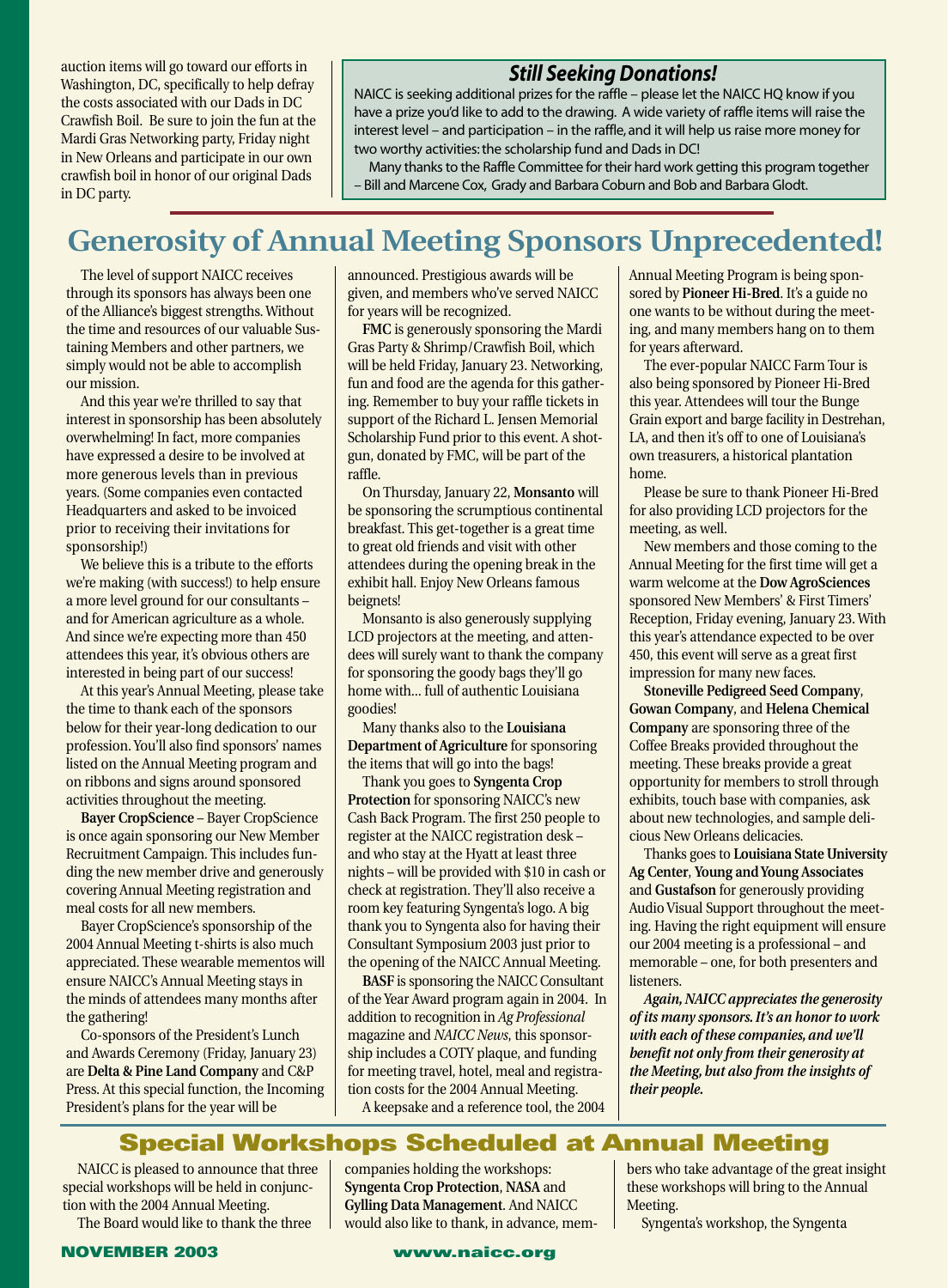Consultant Symposium 2003, will be held January 20 and 21 at the Hyatt Regency New Orleans. The agenda will include technical meetings and the latest on crop production techniques. Invitations to this meeting have been sent to the company's southern consultants.

**NASA's** AG 2020 program is sponsoring a GeoSpatial Workshop, scheduled for January 21 from 8:00 a.m. to noon at the Hyatt Regency. Topics will include the latest technology for handheld computers and GPS receivers, current software for handheld devices, a hands-on demonstration of the AG 2020 iCrop software and applications for crop consulting. Because space is limited at this workshop, please register in advance by emailing Keith Morris at keith.morris@ssc.nasa.gov or calling him at (228) 688-2692.

Gylling Data Management is hosting the Fifth Annual ARM 7 Tips and Techniques

workshop, from 1:00 to 5:00 p.m. on January 20 at the Hyatt Regency. If you have questions on how to use ARM and have limited time, this is a perfect opportunity to receive in-depth training from the original program author, Steven Gylling. Visit www. gdmdata.com/meetings.htm or contact Francine Rowland at francine@gdmdata.com or 785-565-0793 for details and registration information.

## **EXHIBIT HALL EXTRAVAGANZA**

You won't want to miss the Exhibit Hall Extravaganza on Thursday, January 22, in New Orleans! All exhibitors are eligible to donate items that will be raffled in the Exhibit Hall during the reception.

# *Brush up on Your Louisiana Knowledge and Win a Prize*

We'll soon be in New Orleans for the Annual Meeting, so it's only fitting that we continue our Crescent City trivia contest.

Be the lucky winner! A prize is in store for the first person who contacts NAICC Headquarters with the correct responses to both of the below questions. (The prize will be awarded at the Annual Meeting, and you must attend to receive your gift.)

**Q:** What radio show helped Hank Williams, Elvis Presley and Johnny Cash achieve stardom? And what station was it broadcast from in 1948?

# *Take Advantage of Networking Opportunities*

Research and crop consultants from across the nation can share ideas and trends and help solve problems during the Annual Meeting Networking Lunches, scheduled Thursday, January 22, from noon to 2:00 p.m.

If you have a topic, issue or new idea and want to hear what others have to say about it, we can help you orchestrate a Networking Lunch. If you're interested, simply complete the following form and fax it to Allison Jones at NAICC headquarters. (You can also call or email the information.)

| <b>Networking Lunch Sign-Up Form</b> |  |  |  |  |  |  |
|--------------------------------------|--|--|--|--|--|--|
|                                      |  |  |  |  |  |  |
|                                      |  |  |  |  |  |  |
|                                      |  |  |  |  |  |  |
|                                      |  |  |  |  |  |  |

# **NAICC BOARD MEETING HIGHLIGHTS**

Generously hosted by **Bayer CropScience**, NAICC's October 24-25, 2003, Board Meeting in Raleigh, North Carolina, was a productive one.

The meeting was held at the company's Research Triangle Park facilities, where members got to meet with Al Luke, the company's Southern Region Sales Director, and Jon Mixson, Foliar Insecticide Manager. The former was presented a plaque commemorating Bayer CropScience's long standing support of NAICC, and the latter reviewed 2004 plans for the ScoutLink program, in which NAICC will continue to actively participate.

Business items the Board addressed included the Doane survey, which was approved. Look for more information on that topic via email. (Continued on page 4)



NAICC Executive Board (left to right), front row: Bob Glodt, Ray Young, Allison Jones, Robin Spitko, Al Averitt. Back row: Daryl Wyatt, Wendy Shoffner, Bruce Niederhauser, Loarn Bucl, Bill Cox, Larry Sax.